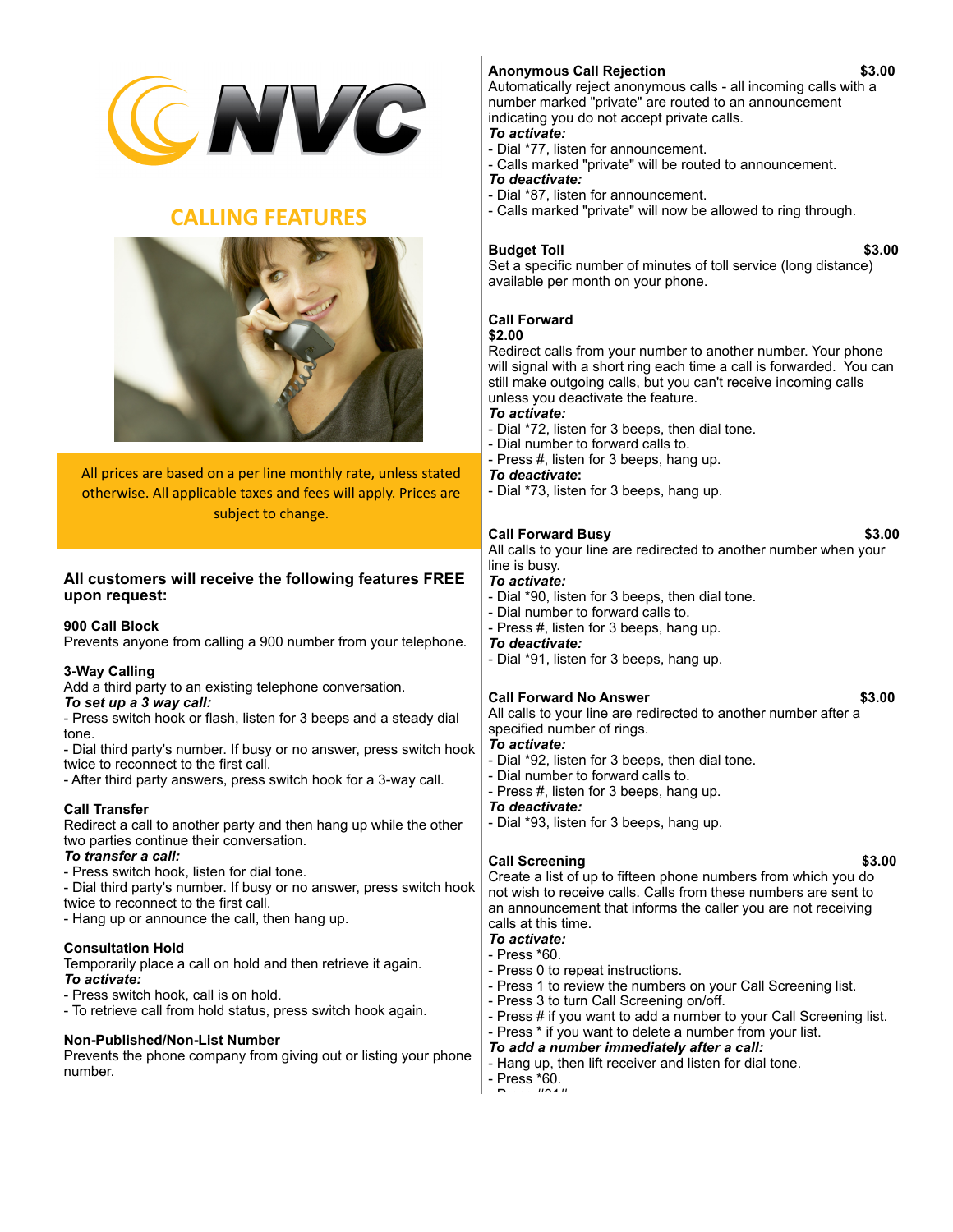| \$3.50<br><b>Caller Waiting</b><br>You will be notified of an incoming call and can either suspend the<br>first call, ignore the incoming call, or place the first call on hold<br>while answering the second call.<br><b>Caller ID</b><br>\$5.00<br>The name, phone number, time and date of the calling party are<br>displayed on your caller ID equipment.<br><b>Caller ID Block</b><br>\$3.00<br>Prevents your number from appearing on someone else's caller ID<br>unit.                                                                          | \$3.00<br><b>Last Call Return</b><br>Dial a code and have a call automatically returned to the last<br>person who called or attempted to call you.<br>To activate:<br>- Press *69. Announcement will tell you the phone number of the<br>person who last called you.<br>- Hang up if you do not wish to return the call.<br>- If you wish to return the call, press 1.<br>To deactivate:<br>- Press *89.                                                                                                                                                                                                                                                                               |
|--------------------------------------------------------------------------------------------------------------------------------------------------------------------------------------------------------------------------------------------------------------------------------------------------------------------------------------------------------------------------------------------------------------------------------------------------------------------------------------------------------------------------------------------------------|----------------------------------------------------------------------------------------------------------------------------------------------------------------------------------------------------------------------------------------------------------------------------------------------------------------------------------------------------------------------------------------------------------------------------------------------------------------------------------------------------------------------------------------------------------------------------------------------------------------------------------------------------------------------------------------|
| <b>Continuous Redial</b><br>\$3.00<br>Your phone will continuously attempt to redial a busy number.<br>When the line is free, you will be alerted with a special ringing,<br>and the call will automatically be made.<br>To activate: dial *66<br>- If the line is busy, listen for 3 beeps or announcement. Hang up.<br>- You will hear a short-short-long ring when line is free.<br>- Your call will automatically be made when you lift the handset.<br>- If the line is not busy, listen for ringing. Wait for answer.<br>To deactivate: dial *86 | <b>Originating Call Management</b><br>\$3.00<br>Control the type of calls that are placed from your phone and<br>restrict access to specific callers. Have the ability to allow or block<br>calls to specific numbers and call types.<br>\$3.00<br><b>Personal Billing</b><br>Up to four users can share a single telephone line, each having a<br>unique Personal Identification Number (PIN). When making<br>a phone call, each user enters their specific PIN. Each user then                                                                                                                                                                                                       |
| \$7.50<br><b>Distinctive Ring</b><br>Have up to three phone numbers with unique ringing patterns on<br>the same line.<br>To use:<br>- Main number - one long ring                                                                                                                                                                                                                                                                                                                                                                                      | receives a separate monthly bill for toll charges associated with<br>their PIN.<br><b>Preferred Call Forward</b><br>\$3.00                                                                                                                                                                                                                                                                                                                                                                                                                                                                                                                                                             |
| - Second number - two short rings<br>- Third number - short-long-short ringing pattern<br>\$3.00<br><b>Do Not Disturb</b><br>Prevents incoming calls from ringing on your phone. Only callers<br>with your personal identification number (PIN) can ring<br>your phone.<br>To activate:<br>- Dial *54, listen for 3 beeps, then hang up.<br>To deactivate:<br>- Dial *55, hang up.<br>To set or change your PIN:                                                                                                                                       | Create a list of up to 15 phone numbers that are forwarded when<br>they call you. All other calls will ring your phone.<br>To use:<br>- Press *63. Listen to instructions.<br>- Press 0 to repeat instructions.<br>- Press 1 if you want to review the numbers on your list.<br>- Press 3 if you want to turn Preferred Call Forward on/off.<br>- Press # if you want to add a number to your list.<br>- Press * if you want to delete a number from your list.<br>- Press 08 if you want to delete all numbers from your list.<br>- To add the last caller to your forward list, dial #01#.                                                                                           |
| - Dial *56, listen for three beeps and steady dial tone.<br>- Enter PIN (maximum of 7 digits).<br>- Depress #, then listen for 3 beeps. Hang up.<br><b>Find Me</b><br>\$3.95<br><b>Business: \$12.95</b><br>Integrates up to six of your phone numbers (home, office, cell<br>phones) so callers can reach you with one call.<br>To activate:<br>- Call 725-3463 (725-FIND)                                                                                                                                                                            | \$3.00<br><b>Priority Ringing</b><br>Program your phone to ring with a special ringing pattern<br>whenever you are called from a select list of up to 15 phone<br>numbers. A short-long-short ringing pattern will be used for these<br>calls.<br>To activate:<br>- Press *61. Listen to instructions.<br>- Press 0 if you want to repeat the instructions.<br>- Press 1 if you want to review the numbers on your list.<br>- Press 3 if you want to turn Priority Ringing on/off.<br>- Press # if you want to add a number to your Priority Ringing list.<br>- Press * if you want to delete a number from your list.<br>- Press 08 if you want to delete all numbers from your list. |
|                                                                                                                                                                                                                                                                                                                                                                                                                                                                                                                                                        | <b>Reminder Service</b><br><b>Business: Call for quote</b><br>\$2.00<br>Schedule a one-time or recurring wake-up or reminder call for your<br>phone.<br>To access: dial 725-5600.<br>- Press 1 to schedule a wake-up call for your phone.<br>- If you are away from home, press 2 to schedule a wake-up call,<br>then enter your 10 digit phone number.<br>- Enter your PIN (default - last 4 digits of phone number).                                                                                                                                                                                                                                                                 |